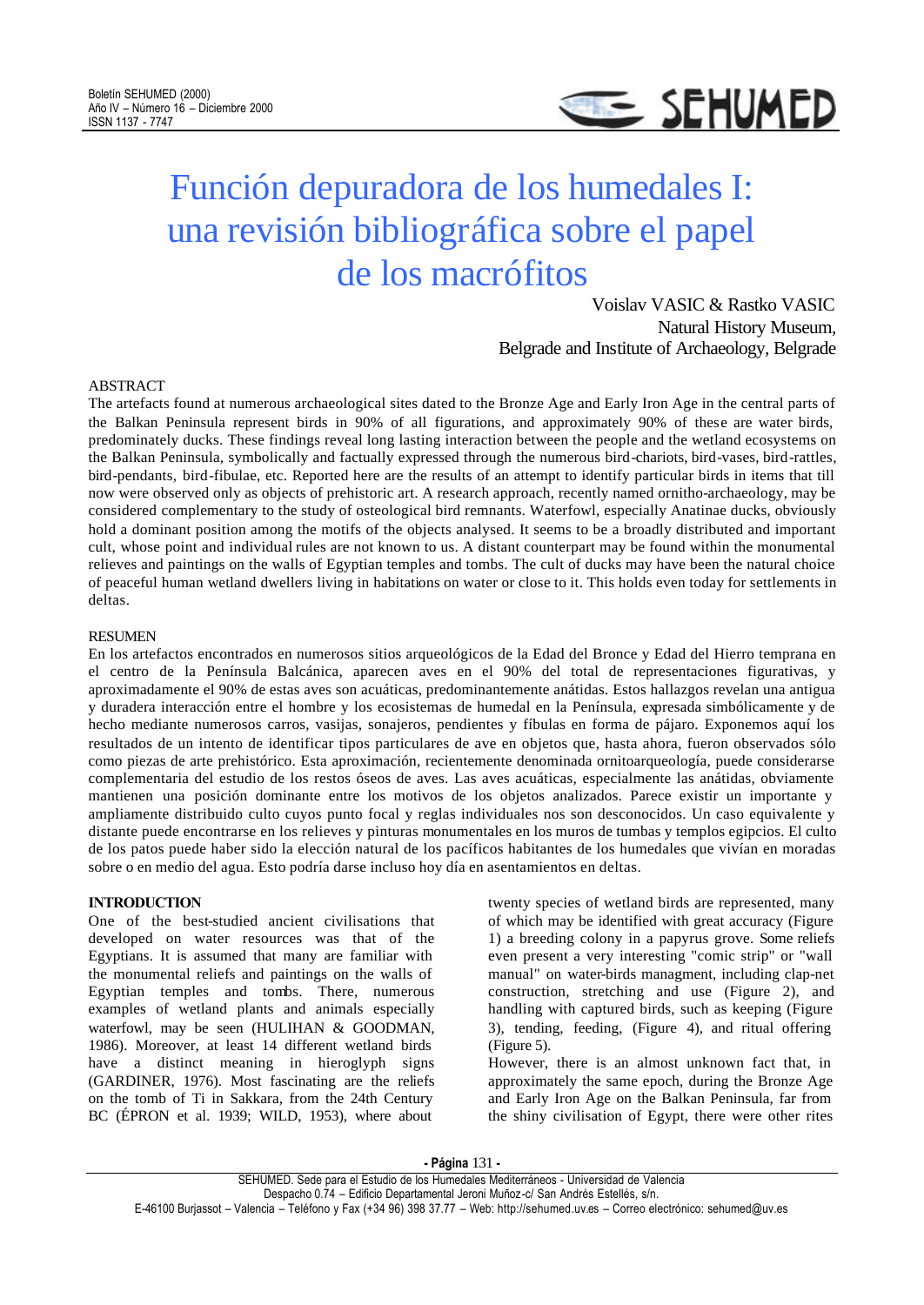strongly based on birds, especially waterfowl. The artefacts found at numerous archaeological sites in the central parts of the Balkans represent birds in 90% of all figurations, and approximately 90% of these are water birds, predominately ducks. While ancient Egyptian waterfowl rites are explained sequence by sequence and described in details, the Balkan contemporaries are traced only fragmentarily, which does not mean that they were necessarily less sophisticated. The regularity of occurrence of ornithomorphic objects speaks in favour of the hypothesis that rites existed among wetland dwellers in which water birds had a very important role and significance. In any



Figure 1: Water bird breeding colony in a papyrus grove, and its natural predators (tomb of Ti in Sakkara, in Egypt 24th Century BC; after ÉPRON et al. 1939)

case, these findings reveal long lasting interaction between the people and the wetland ecosystems on the Balkan Peninsula, symbolically and factually expressed through the numerous bird-chariots, bird-vases, bird-rattles, bird-pendants, bird-fibulae, etc. Here are the results of an attempt to identify particular birds in objects that till now were observed only as objects of prehistoric art. A research approach, recently named ornithoarchaeology (BOEV, 1992; BOEV, 1997), may be considered complementary to the study of osteological bird remnants (BÖKONYI, 1981; BLAZIC, 1988, 1989; BOEV, 1995a, 1996).

# **CHARIOTS**

The oldest and one of the most famous among such objects, the three wheeled Dupljaja1 chariot shows features of the Dubovac-Zuto Brdo cultural group of the Middle Bronze Age (PETROVIC, 1930; MILLEKER, 1930; KOSSACK, 1954; SPROCKHOFF, 1954; D. GARASANIN, 1951; M. GARASANIN, 1958, 1973, 1983). There are three birds, two pulling the chariot and a third, the smallest one, placed behind them may represent a chariot-rider (Figure 6). They are driving the deity figure placed behind them. The two birds in front (pulling unit) are symmetrically placed on the functional fork of the front wheel. There are distinct collars, in the form of ringlike furrows. The bills are typical duck bills, flattened,

with a rounded front edge, and gently up-curved. The birds each independently, as well as in the group, radiate an air of triumphancy; they are passing slowly, as if in a celebration procession. The third bird is half the size of the other two, and is placed medially behind them, on the front edge of the plate-like chariot.

The general shape and posture of all three birds is characteristic of the order Anseriformes (waterfowl). The shape of the bill is a differential feature of the tribe of surface-feeding ducks Anatini and rules out all other birds. The collar rings of the two front birds point to the collar of the male Mallard Anas platyrhynchos. The Mallard is the most important of all ducks, and it may be assumed that it was chosen on purpose as a motif on the Dupljaja chariot, as well as the figural subject on a number of other Bronze and Early Iron Age artefacts from the Balkans and adjacent regions. The following basic facts support this assumption:

Mallard Anas platyrhynchos has been throughout all times the most successful species of the order Anseriformes in the Northern Temperate zone. That is why it was chosen in the zoological nomenclature to be the type species of the genus of ducks Anas, which is itself a type genus of the tribe of surface-feeding ducks Anatini, the subfamily of ducks Anatinae, and the whole waterfowl family Anatidae.



Mallard Anas platyrhynchos is an ecologically

Figure 2: Wild waterfowl clap-netting, and slaying and dressing kill (tomb of Ti in Sakkara, Egypt 24th Century BC; after WILD,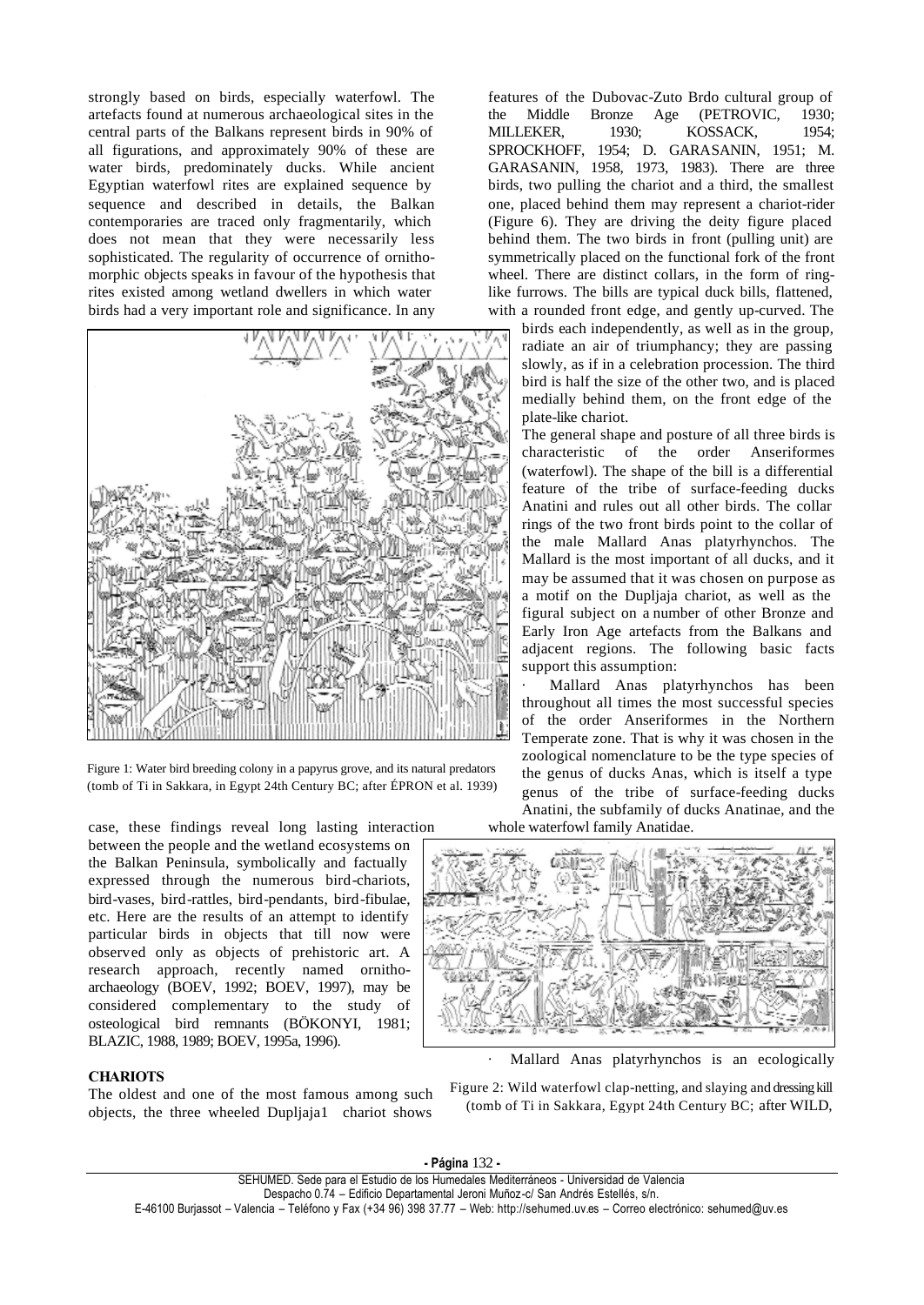opportunistic species, able to exploit all kinds of wetland habitats, to use the most diverse food items and capable of withstanding habitat changes. Its population today is measured in tens of millions of individuals, it is the most numerous and the species with the greatest range. There is no reason to believe that its status was different at the time when theDupljaja chariot was made.

· Mallard Anas platyrhynchos is a large duck, with an average weight of about one kilogram whose flesh and eggs are highly palatable, so it is a favourite everywhere and generally the most important game species of the wetlands. Eggs are a locally welcome addition to human diet even nowadays.

Mallard Anas platyrhynchos is a migratory species with prominent regional changes in numbers, which are of cyclical phaenological significance, especially in areas with a temperate continental climate. They apparently disa-ppear at the beginning of the period of regular winter frosts (when still waters first freeze) and come back when the ice melts. In the southern and maritime parts of the Temperate Zone, the autumn brings hundreds of thousands of ducks from the north, which overwinter and leave in spring. Anyhow, their behaviour changes with the calendar, stereotypically repeating with the season shifts.

· Mallard Anas platyrhynchos is the ancestral species of all varieties of domestic duck of the Old World. Its weight was increased by artificial selection, it is naturally easy to tame, breds easily and extensively and in the warm part of the year is able to find almost all

needed nutrients in village ponds. There may be up to twenty eggs to each clutch.



Figure 3: Artificial Geese pool (tomb of Ti in Sakkara, Egypt 24th Century BC; after WILD, 1953).

The standing figure ("deity") on the chariot seems to have an ornitho-morphic head, with conical-pyramidal and slightly upturned rostrum. However, this is not a bird head, as there are a pair of nostrils on the underside of the rostrum (nostrils in birds are on the upper side), the eyes are on the front of the head (in birds they are placed laterally), while the mouth is below the rostrum. These characteristics suggest the intriguing interpretation that this is a human mask representing a Sturgeon, Hucho hucho (a large fish



Figure 4: Captive Geese and Cranes feed by hand (tomb of Ti in Sakkara, Egypt 24th Century BC; after WILD, 1953).

**- Página** 133 **-** SEHUMED. Sede para el Estudio de los Humedales Mediterráneos - Universidad de Valencia Despacho 0.74 – Edificio Departamental Jeroni Muñoz-c/ San Andrés Estellés, s/n. E-46100 Burjassot – Valencia – Teléfono y Fax (+34 96) 398 37.77 – Web: http://sehumed.uv.es – Correo electrónico: sehumed@uv.es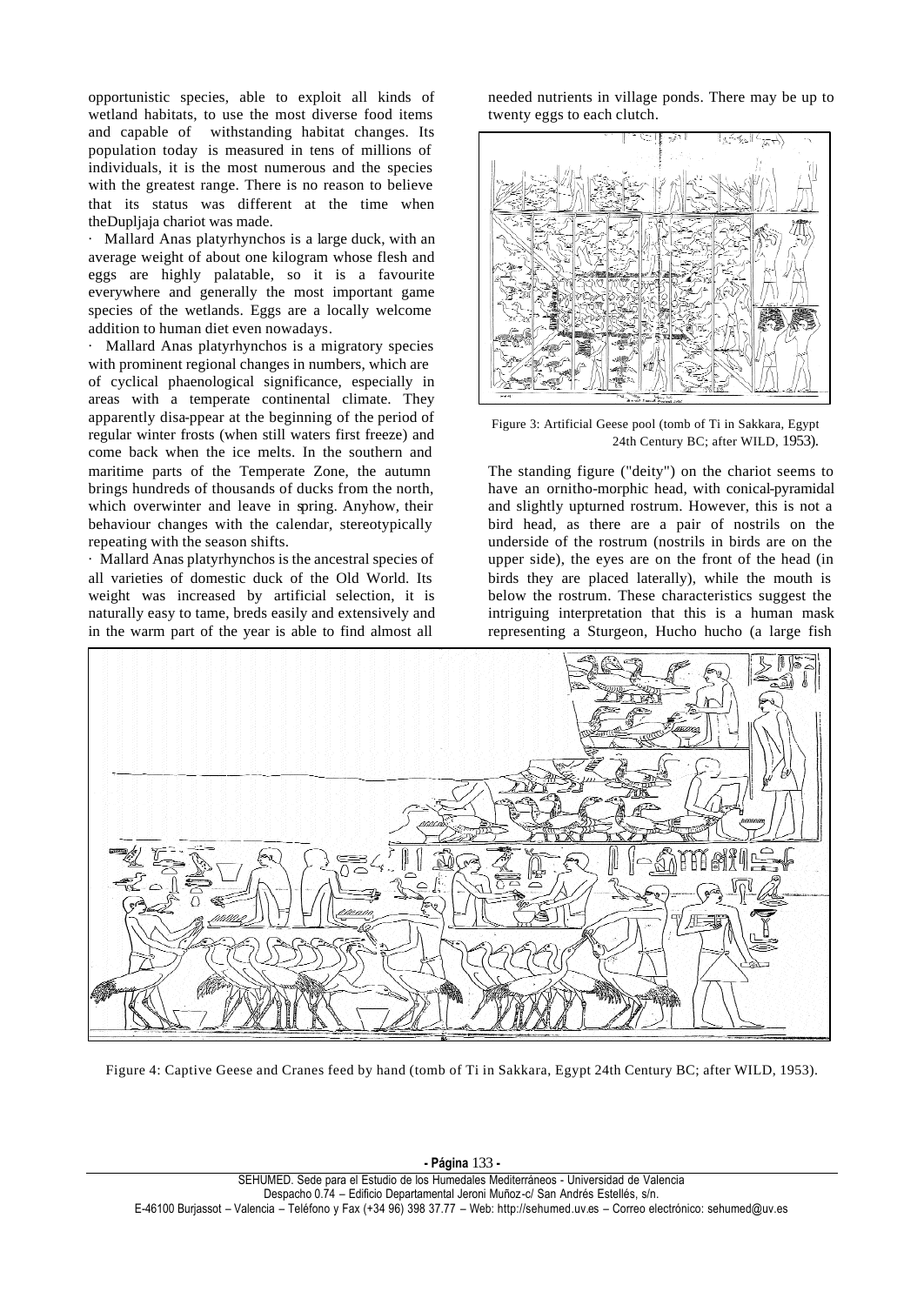with underside nostrils). The Sturgeon is a migratory fish with great social and economic importance and regular seasonal occurrence.

The whole composition gives the impression of slow, even movement. It is most lightly that it presents a virtual display of floating on water (a barcarole scene). The position of the ducks' bodies suggests this: if the duck were intended to walk, the body posture would have been different with the chest raised. The legs and wings are omitted. Chariots from other sites, which present four-legged land animals, always show the legs.

# **POTTERY AND CERAMIC PLASTICS**

Statuettes, figurines, vases and rattles in bird shape appear throughout prehistoric times, in various cultural groups and time periods. On the Balkan Peninsula the objects can easily be alleged to belong to one of two



Figure 6: Two pulling Mallards: the chariot from Dupljaja (NE Serbia,Yugoslavia, 15th Century BC; photo National Museum, Belgrade).

clearly separated groups - vases and rattles. They not only had different functions, but the figural presentations had different meanings. The birds shown on vases are more clearly presented and more realistic, while the bird-rattles seem to belong to some other,



Figure 7: Vase with bulged eyes (Orsoya, NW Bulgaria, 14th Century BC; after BONEV, 1996).

fantastic world, quite obscured by magic, so it is much

more difficult to recognise the figural motifs on them. The heavily ornamented bird-rattles and vases were obviously included in some holy secrets, and their strange appearance seem to facilitate the passage from one reality into another, where they afford protection.

### **Vases**

Ornitho-morphic vases are found in a limited area of the Middle Danube valley from the Iron Gate (NE Yugoslavia and SW Romania) downstream, to NW Bulgaria, where necropolis with several tens of the most diverse bird-vases have been excavated at Orsoya (FILIPOV, 1974, 1976; BONEV, 1996). Vases are as a rule handleless, have protruded bird heads and necks on the upper front side of the spherical recipient and gently accented rear, usually with short pointed or triangular tails. Some are tailless, but always have a marked steer (Figure 7). In the same necropolis (FILIPOV, 1974, 1976), ornitho-morphic vases always have lids in the form of shallow pointed hats with polygonal outer edges (Figure 7).

Necks are mostly slender, short or medium long, never long. The necks are usually in an upright or forward inclined position but, contrary to the necks of rattles, they are placed high on the pectoral protrusion. When not completely wingless, ornitho-morphic vases may have short (too short to be functional), horizontal fishfin like winglets, placed sidewise. Eyes are commonly present, often bulbous (Figure 7), marked with concentric rings, sometimes even with eyelashes (Figure 8).

Bills vary in shape and size, but are always duck-like,



Figure 8: Vase with eyelashes (Orsoya, NW Bulgaria, 14th Century BC; after BONEV, 1996).

flattened, sometimes elongated, slightly up-curved and rounded on the tip, or shorter, straight, and broadened at the end, usually leveled or upraised, with the exception of a vase from Orsoya, where a high carried head has a lowered bill (Figure 9).

Rich, mostly geometrical ornamentation very often clearly outlines different anatomical parts of the bird: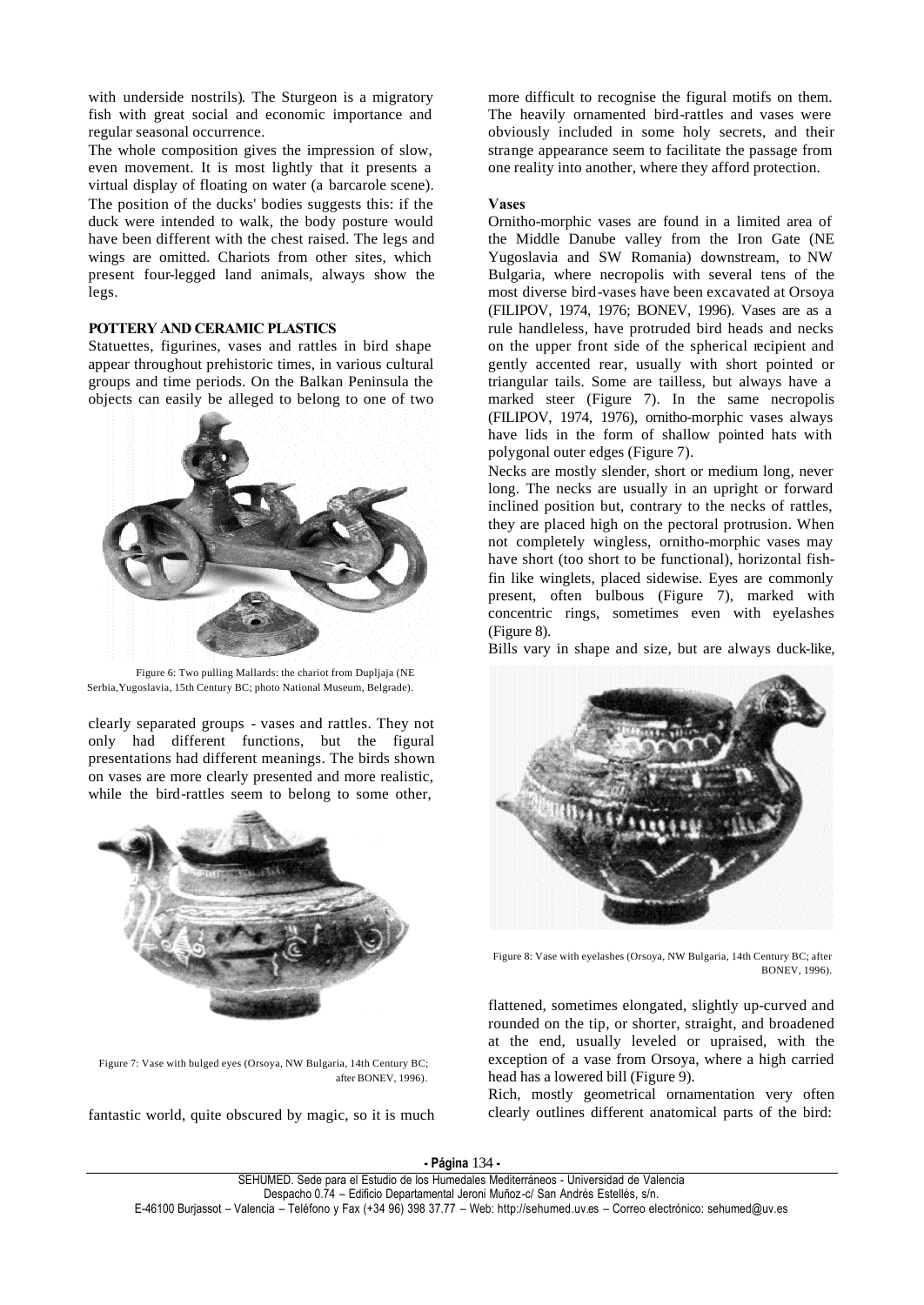head with neck, breast, and the rest of the bird body. Particular patterns often mark the chest (Figures 7, 8). A clearly different pattern on the pectoral area is characteristic on males in many duck species of the genera Anas, Netta, Aythya and Clangula, as well as on Black Geese of the genus Branta.



Figure 9: Vase with outlined duck bill (Orsoya, NW Bulgaria, 14th Century BC; after BONEV, 1996).

The forms and postures of bird-vase bodies, especially the horizontal, well-balanced buoyant carriage suggest swimming birds. Heads, necks and short tails indicate waterfowl, and bill shapes are characteristic of the subfamily of true Ducks Anatinae. Those vases are sometimes so harmoniously elaborated that they are rather vase-shaped birds, than bird-shaped vases (Figure 9).

One of the aberrant items is the Miniature vase from Mala Vrbica, Yugoslavia2 (Figure 10). It is a small vase with horizontal fin-like wings turned backwards and a short tail with two lobes. This position of the wings suggests a swift swimming movement. The head and neck are missing, but the neck was probably short, as the contents of the vase, when poured, were to flow over the bird's head.

# **RATTLES AND ALLIED CERAMIC FIGURINES**

A number of ornito-morphic rattles were found mainly in the localities of NE Serbia and SW Romania (D. GARASANIN, 1972; VUKMANOVIC & POPOVIC, 1996). Typical rattles are small objects with large, lensshaped, horizontal bodies, drawn from the front into a relatively thin and long neck, at an angle of 45°, but unfortunately the head is almost always missing (Figure 11). Several noise making pebbles are usually preserved in the interior. The streamlined bi-convex body suggests a swimming bird, but more precise identification is not possible (Figure 13). At a quick glance, some roughly made rattles look even tortoiselike (Figure 14).

The ornamentation of rattles and similar figurines is usually more simple in comparison to that on vases,



Figure 10: Vase with symmetric spirals (Korbovo, NE Serbia, Yugoslavia, 14th Century BC; after M. GARASANIN, 1958).

and the most popular pattern seems to be pairs of symmetrical spirals on the back (Figure 15).

A strange example of a rattle in the form of a plucked bird (Figure 16) originates from Mala Vrbica (VUKMANOVIC & POPOVIC, 1996). Contrary to all other ornitho-morphic rattles and vases, the body is high, laterally impressed and angular, lacking smoothness and the streamline form that feathers give to a bird body. It looks generally like dressed chicken or duck prepared for catering (perhaps already cooked)



Figure 11: Miniature vase with winglets (Mala Vrbica, NE Serbia, Yugoslavia, 14th Century BC; photo National Museum, Belgrade)

or offering. A reminder of the dressed ducks and geese from the tomb of Ti (Figure 2) is more than inferred. The rattle is headless. The wings (broken) were apparently heavier than on any other ceramic bird objects of the epoch.

# **FIBULAE, APPLIQUÉS AND SUCHLIKE**

Archaeo-ornithological studies started in Yugoslavia when for the first time a Late Bronze Age fibula with three birds (Figure 17) was examined by an ornithologist. The eleven centimeters long bronze

**- Página** 135 **-**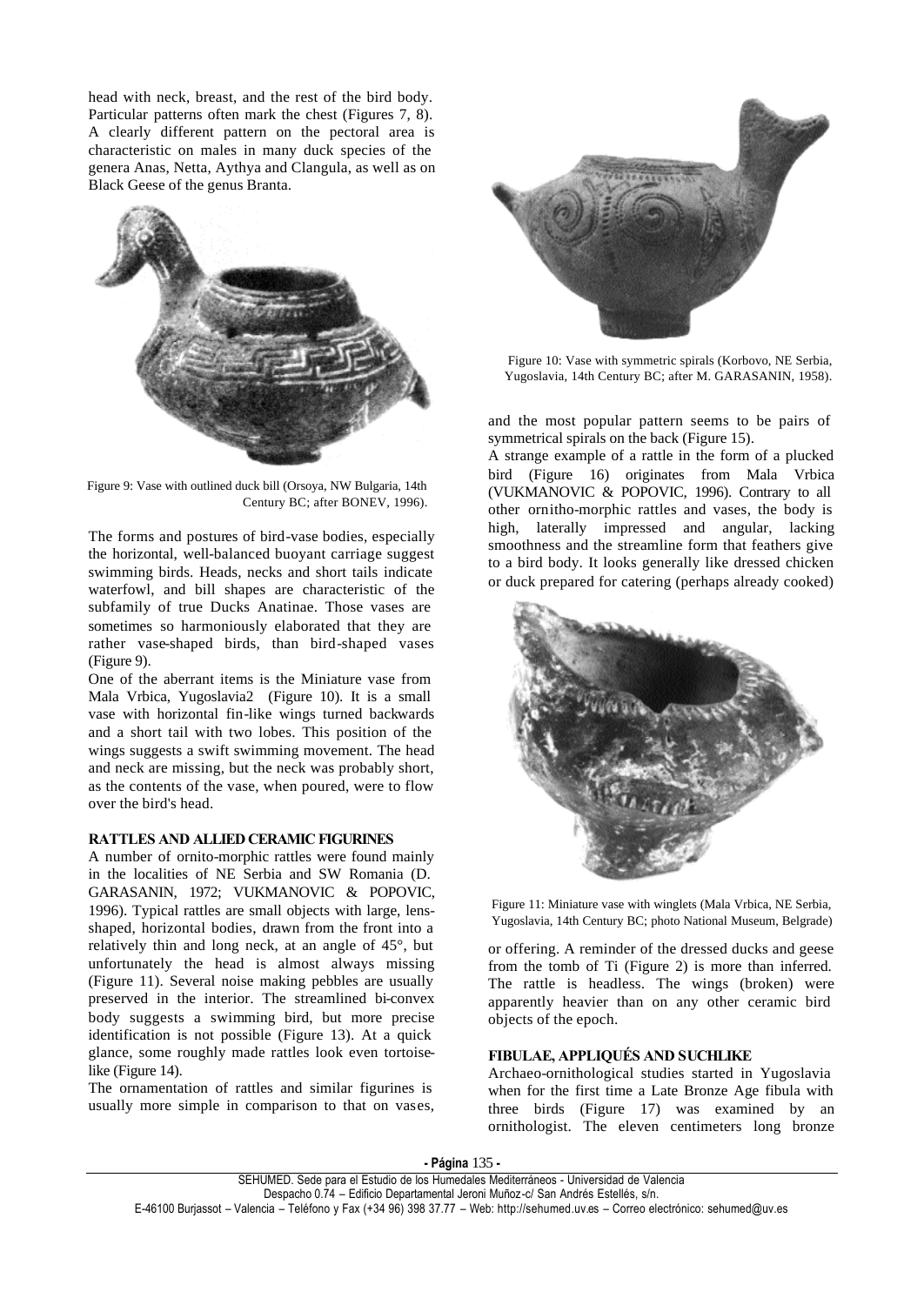fibula originates from a bronze hoard found near Dobrinci 3, and represents a unique item. Its plastic bird figuration has no real parallel among other fibulae (R. VASIC, 1995, 1999; VASIC & VASIC, 2000). The three birds are set in a row, but each has a different bill shape, as well as some other characteristics, clearly indicating the compositional idea of three different bird species:

1. **The bird** in front has a characteristic spoon-like bill



Figure 12: Ornitho-morphic rattle (Korbovo, NE Serbia, Yugoslavia, 14th Century BC; photo National Museum, Belgrade).

and strait neck. The proportions of the head, neck and bill, especially the bill shape almost certainly point to Spoonbill Platalea leucorodia. No other European bird has such a bill.

2. **The middle bird** has a characteristic triangular, laterally flattened bill, with the lower edge implanted low on the neck. The neck is thrown back with the bill



Figure 14: "Tortoise" rattle (Vatin, Banat, Yugoslavia; 14th Century BC, photo National Museum, Belgrade).

upraised. The proportions of the head, neck and bill, especially the bill shape almost certainly point to Pelicans of the genus Pelecanus. The gullar sack is clearly visible. No other bird has a similar bill.

3. Th**e bird at the back** has a shorter uncharacteristic bill but on the back of the neck has a sort of ridge, like a trimmed horse mane. Although it has no clear-cut differential characteristics as the first two birds have, one may presume that the third bird was also designed to have its own identity.

The unusual composition of three birds of different species, surrounded by spirals that suggests a water environment, might be associated today with an



Figure 15: Ornitho-morphic figurine (Mala Vrbica, NE Serbia, Yugoslavia; 14th Century BC; photo National Museum, Belgrade).

intention to display the richness and diversity of wetland bird life. Nevertheless this speculation can not be scientifically proved but the fact remains that two large, conspicuous white birds may be identified in all probability as Spoonbill and Pelican. These are real symbols of rich and productive wetland ecosystems, thriving with fish and other water food as well as



Figure 16: Decapitated figurine (Mala Vrbica, NE Serbia, Yugoslavia, 14th Century BC; photo National Museum Belgrade).

offering other resources. The site Dobrinci is located in an area that was formerly the widespread wetlands of the Sava River valley (I.B.A. nature reserve Obedska Bara is one of the remnants). It is easy to imagine that large white waterfowl were not only a very familiar sight to the inhabitants of Bronze Age Dobrinci, but might have had a special, spiritual meaning.

A number of pendants, appliqués, amulets (Figure 18, Figure 19; Figure 20) and various other bronze objects found at many archaeological sites of the Central Balkans have the obvious form of duck (NADJ,1955; VINSKI, 1955; VINSKI-GASPARINI, 1973). These are mostly calm ducks, elegantly buoyant on the water surface.

**- Página** 136 **-**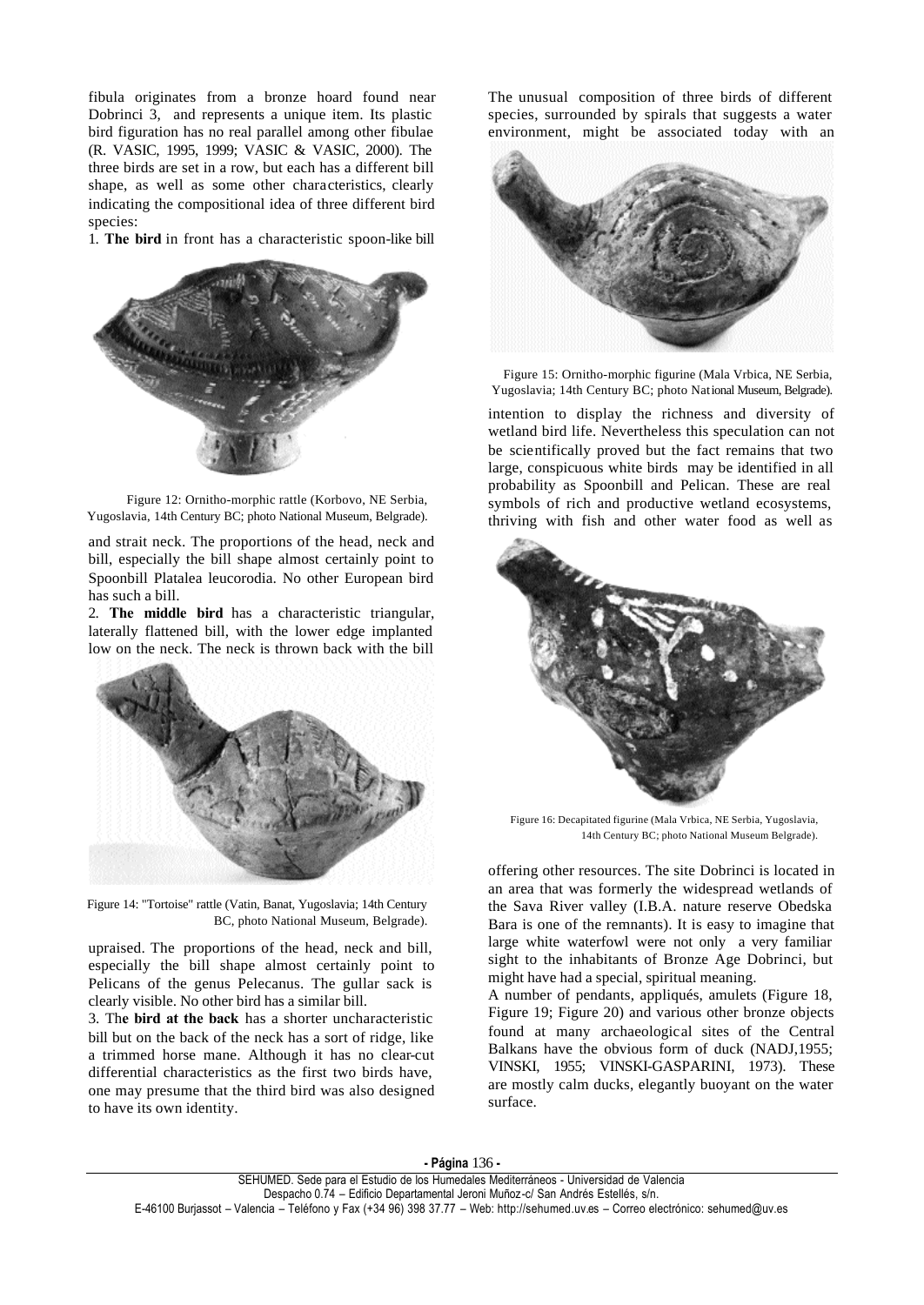#### **BIRD-HEAD PENDANTS**

Pendants in the shape of bird heads were distributed mainly in the Middle Danube and Lower Sava valleys, and seem to be a local product characteristic of the area. They are dated to the 8th and 7th centuries BC (D. GARASANIN, 1973). Their use was various. Several pieces tied to a large rings (Figure 21) may



Figure 17: Fibula with three birds (Dobrinci, NW Serbia, Yugoslavia; 12th Century BC, after VASIC, 1995).

have been utilised as part of horse equipment, while some may have been worn as collars or ornaments on clothes. All pendants are in the shape of keys with eyes at the rear to bead them on a ring or to fasten elsewhere (Figure 22). There are several types of birds. One cluster always bears only one type, so the type characteristics are mainly standardised.

Nevertheless, regardless of which type of stylization is used, all the pendants without any doubt represent ducks. The overall appearance and proportions, the shapes of bills, heads and necks, indicate the subfamily Anatinae, differentiating them from all other birds.

#### **DISCUSSION AND CONCLUSIONS**

The most obvious and interesting fact is that, with a few exceptions, all birds of the Bronze and Early Iron Age are represented either resting or in a non-flight position, showing no intention to take-flight. Most of these birds do not have even the vestiges of wings.



This is not a feature unique to the Central Balkan area, but common to a broader area at that time. It is the direct opposite of birds as message bearers and intermediaries between widely separated places heaven and earth - which can be found in other geographic areas and becomes a globally predominant way of interpreting only much later (even today). There is no evidence on the analysed objects to support the stereotype thesis on the universal and ancient meaning of birds and their common features "in all nations and all cultures". For many ornitho-morphic objects the idea exists that these are birds intended for sacrifice, or offerings intended to substitute the real sacrifices. But even if it is correct, it is only a less important part of the answer to the questions "Why a bird?" and "Why that specific bird?"

So these are by no means far away and inaccessible birds of the heavens, on the contrary quite familiar creatures with which human beings are in close touch and some of them seem to be in particular intimate relationships with humans. At least in some cases, the birds may be assumed to represent food items (Figure 16). The idea that those birds were not only worshipped but also used, as in Ancient Egypt, is very convincing.

The choice of motifs among the ornitho-morphic works of the Bronze and Iron Age in the Central Balkans and



Figure 19: Appliqué in the form of a duck (Markovac-Grunjac, Banat, Yugoslavia, 12th Century BC; photo M. ARALICA, National Museum Vrsac).

neighboring areas is not very diverse. Waterfowl, especially Anatinae ducks, obviously hold a dominant position among the motifs of the objects analysed. It seems to be a broadly distributed and important cult, whose point and individual rules are not known to us. Yet the appearance of the Swan (Figure 23) by the very end of the period studied (6th Century BC) indicates the beginning of the more classical or modern meaning of bird figurations.

The cult of ducks may have been the natural choice of peaceful human wetland dwellers living in habitations on water or close to it, - such were most of the localities where the objects analysed come from (MARKOVIC-STRBAC, 2000), - but this phenomenon encompassed quite a large area, whose borders are not yet determined. Before the introduction of the rooster, that is, the domestic chicken, from the East, ducks and

Figure 18: Duck with a thorn (Novi Becej, Banat,Yugoslavia, 12th Century BC; after NADJ, 1955).

**- Página** 137 **-**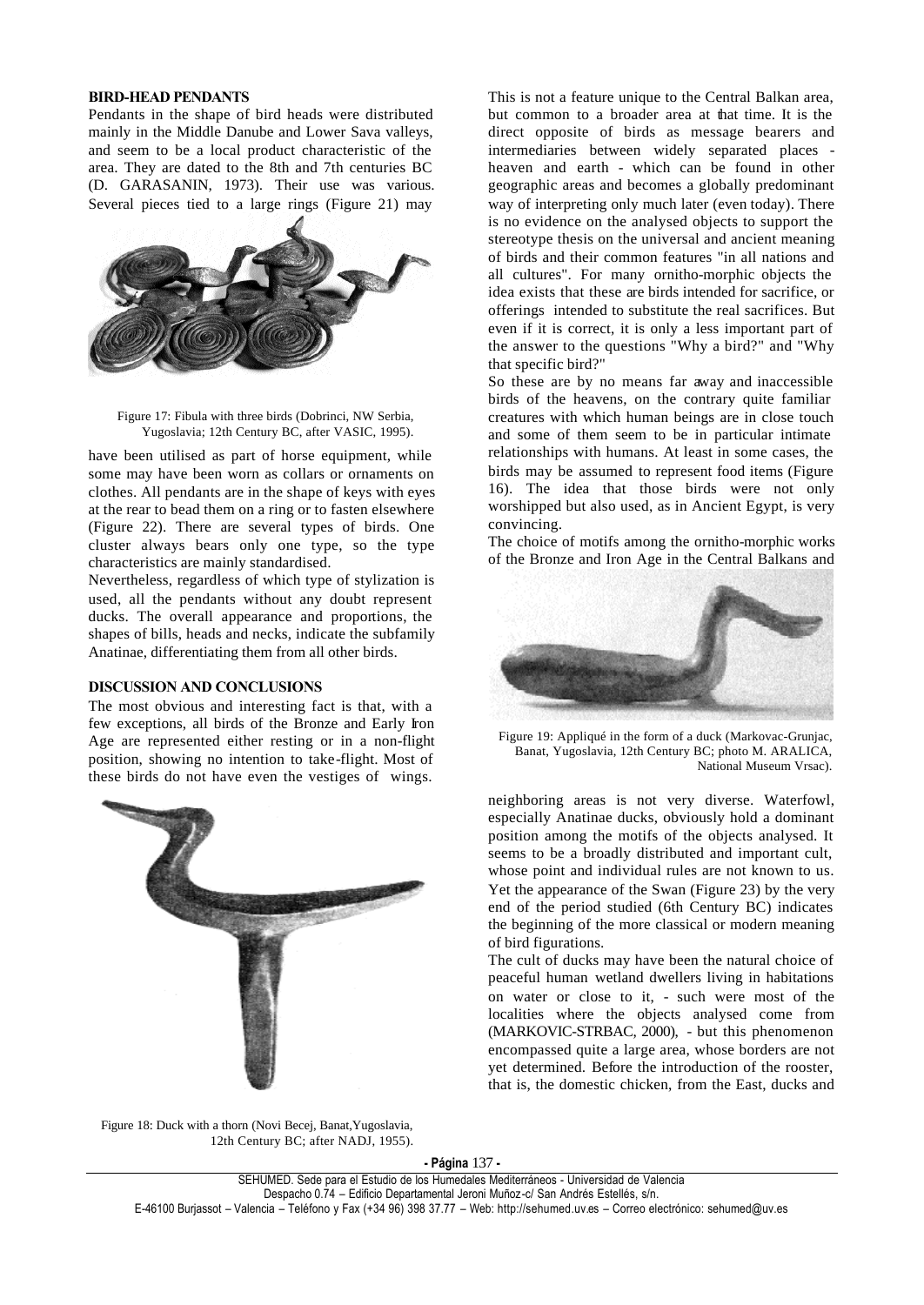

Figure 21: Pendants with Duck heads (Adasevci, NW Serbia,Yugoslavia, 8th Century BC; after VINSKI, 1955).

geese were the only or at least the most important poultry of the European natives (IVES, 1947; WOOD-GUSH, 1985). On the Balkan Peninsula (Greece), domestic ducks and geese are known from the period 1000-900 BC. In the wetland settlements on piles there are no adequate conditions for other poultry. This holds even today for settlements in deltas.

Maybe this explains the appearance of hundreds of duck and duck-like figurines in the Bronze and Iron Age in the Central Balkans and neighboring areas, but also over a wider area. The explanation for this may be found in the quite justifiable assumption than many of the birds shown were domestic birds (poultry) and that domestic duck was for a long time the only or basic species of domestic poultry in water-based settlements in this area, before the spreading of the domestic chicken (Figure 24) from the East in the 8th and 7th Century BC (BOEV, 1992a, BOEV, 1995).

In contrast to the material from Egypt, this material lacks representations of birds of prey (eagles, falcons), whose symbolic is often connected with some violent activities and meanings (hunt, warrior values and ruler's might).

Throwing light on the early roots of wetland-dweller culture through the fascinating representations of water birds on the artefacts of the Bronze and Early Iron Age



Figure 22: Pendant with a Duck head (Pancevo, Banat, Yugoslavia, 8th Century BC; after Vasic 1982).



Figure 23: Bronze Swan (Mojsinje, Central Serbia,Yugoslavia, 6th Century BC; National Museum, Cacak, original scaned by B. IVANCEVIC, Natural History Museum; Belgrad).

can be used for present day valorisation of wetlands as our natural and original habitats and ecological frames. Interpretation of the harmony and the sustainability of human-wetland interaction expressed by the "waterfowl-morphic" objects of Balkan prehistoric times, through exhibitions, publications, making replicas and other ways of promotion may be important for a better understanding of the water habitat environment as a global and regional heritage. Through



Figure 24: Early representation of domestic cock on a pottery fragment (Svojnovo, Jagodina, Central Serbia, Yugoslavia: Basarabi pottery, 8th Century BC; after STOJIC, 1986)

such enlightenment, the wetlands will no longer appear to us as swamps full of mosquitoes where no one can

**- Página** 138 **-**